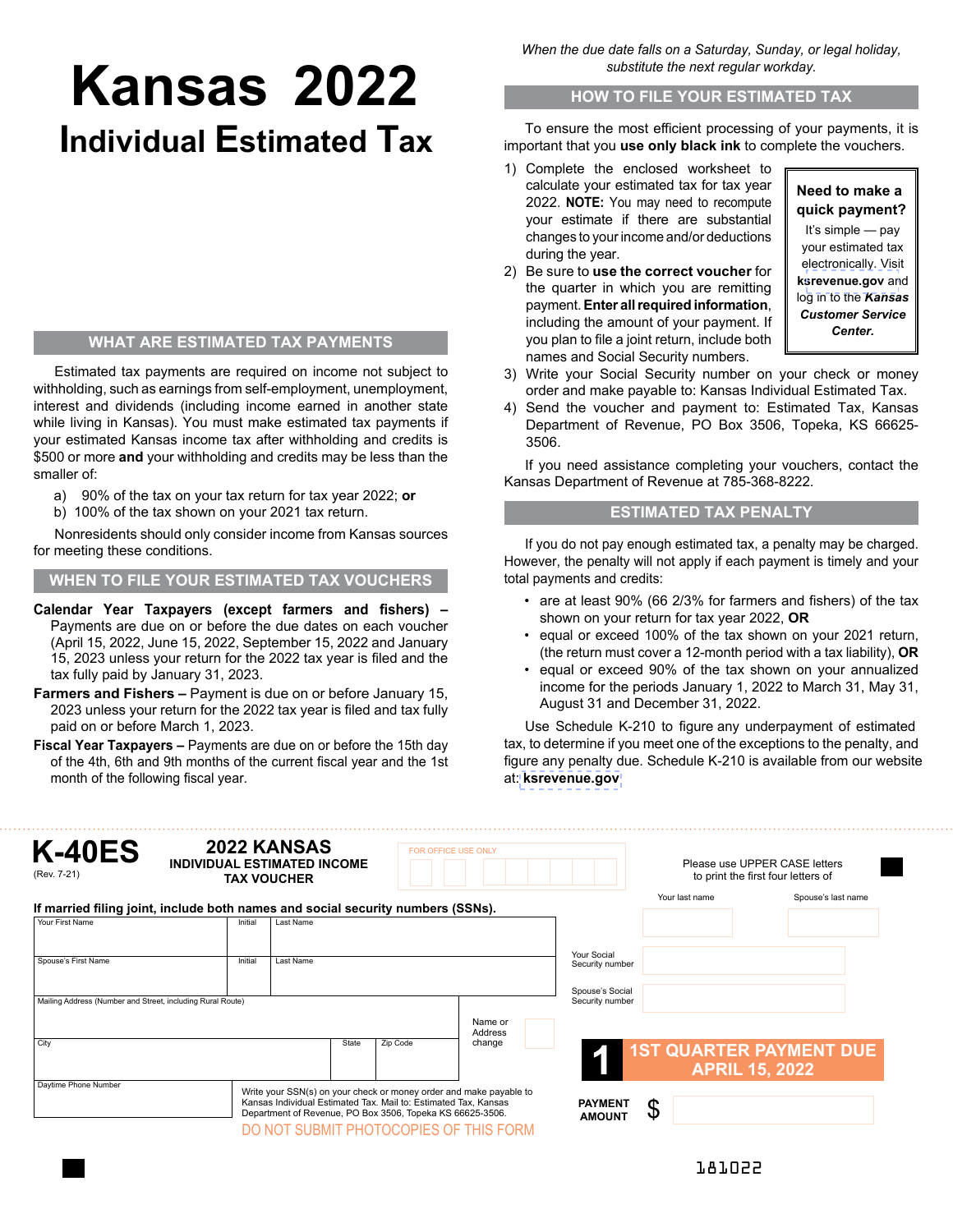

. . . .

#### **2022 KANSAS INDIVIDUAL ESTIMATED INCOME TAX VOUCHER**



#### Please use UPPER CASE letters to print the first four letters of

| If married filing joint, include both names and social security numbers (SSNs).<br>Your First Name |                                    |                    |       |                                                                                                                              |                                                                    |                                    |                      |                                                                     |
|----------------------------------------------------------------------------------------------------|------------------------------------|--------------------|-------|------------------------------------------------------------------------------------------------------------------------------|--------------------------------------------------------------------|------------------------------------|----------------------|---------------------------------------------------------------------|
|                                                                                                    | Initial                            | Last Name          |       |                                                                                                                              |                                                                    |                                    |                      |                                                                     |
| Spouse's First Name                                                                                | Initial                            | Last Name          |       |                                                                                                                              |                                                                    | Your Social<br>Security number     |                      |                                                                     |
|                                                                                                    |                                    |                    |       |                                                                                                                              |                                                                    | Spouse's Social                    |                      |                                                                     |
| Mailing Address (Number and Street, including Rural Route)                                         |                                    |                    |       |                                                                                                                              |                                                                    | Security number                    |                      |                                                                     |
| City                                                                                               |                                    |                    | State | Zip Code                                                                                                                     | Name or<br>Address<br>change                                       |                                    |                      |                                                                     |
|                                                                                                    |                                    |                    |       |                                                                                                                              |                                                                    |                                    |                      | <b>4TH QUARTER PAYMENT DUE</b><br><b>JANUARY 15, 2023</b>           |
| Daytime Phone Number                                                                               |                                    |                    |       | Kansas Individual Estimated Tax. Mail to: Estimated Tax, Kansas                                                              | Write your SSN(s) on your check or money order and make payable to |                                    |                      |                                                                     |
|                                                                                                    |                                    |                    |       | Department of Revenue, PO Box 3506, Topeka KS 66625-3506.                                                                    |                                                                    | <b>PAYMENT</b><br><b>AMOUNT</b>    | \$                   |                                                                     |
|                                                                                                    |                                    |                    |       |                                                                                                                              | DO NOT SUBMIT PHOTOCOPIES OF THIS FORM                             |                                    |                      |                                                                     |
|                                                                                                    |                                    |                    |       |                                                                                                                              |                                                                    |                                    | <b>J87022</b>        |                                                                     |
|                                                                                                    |                                    |                    |       |                                                                                                                              |                                                                    |                                    |                      |                                                                     |
|                                                                                                    |                                    |                    |       |                                                                                                                              |                                                                    |                                    |                      |                                                                     |
| <b>K-40ES</b>                                                                                      |                                    | 2022 KANSAS        |       | FOR OFFICE USE ONLY                                                                                                          |                                                                    |                                    |                      | Please use UPPER CASE letters                                       |
| (Rev. 7-21)                                                                                        | <b>INDIVIDUAL ESTIMATED INCOME</b> | <b>TAX VOUCHER</b> |       |                                                                                                                              |                                                                    |                                    |                      | to print the first four letters of                                  |
| If married filing joint, include both names and social security numbers (SSNs).                    |                                    |                    |       |                                                                                                                              |                                                                    |                                    | Your last name       | Spouse's last name                                                  |
| Your First Name                                                                                    | Initial                            | Last Name          |       |                                                                                                                              |                                                                    |                                    |                      |                                                                     |
| Spouse's First Name                                                                                | Initial                            | Last Name          |       |                                                                                                                              |                                                                    | Your Social<br>Security number     |                      |                                                                     |
|                                                                                                    |                                    |                    |       |                                                                                                                              |                                                                    | Spouse's Social                    |                      |                                                                     |
| Mailing Address (Number and Street, including Rural Route)                                         |                                    |                    |       |                                                                                                                              |                                                                    | Security number                    |                      |                                                                     |
| City                                                                                               |                                    |                    | State | Zip Code                                                                                                                     | Name or<br>Address<br>change                                       |                                    |                      |                                                                     |
|                                                                                                    |                                    |                    |       |                                                                                                                              |                                                                    |                                    |                      | <b>3RD QUARTER PAYMENT DUE</b><br>SEPTEMBER 15, 2022                |
|                                                                                                    |                                    |                    |       |                                                                                                                              |                                                                    |                                    |                      |                                                                     |
| Daytime Phone Number                                                                               |                                    |                    |       |                                                                                                                              | Write your SSN(s) on your check or money order and make payable to |                                    |                      |                                                                     |
|                                                                                                    |                                    |                    |       | Kansas Individual Estimated Tax. Mail to: Estimated Tax, Kansas<br>Department of Revenue, PO Box 3506, Topeka KS 66625-3506. |                                                                    | <b>PAYMENT</b><br><b>AMOUNT</b>    | \$                   |                                                                     |
|                                                                                                    |                                    |                    |       |                                                                                                                              | DO NOT SUBMIT PHOTOCOPIES OF THIS FORM                             |                                    |                      |                                                                     |
|                                                                                                    |                                    |                    |       |                                                                                                                              |                                                                    |                                    | 181022               |                                                                     |
|                                                                                                    |                                    |                    |       |                                                                                                                              |                                                                    |                                    |                      |                                                                     |
|                                                                                                    |                                    |                    |       |                                                                                                                              |                                                                    |                                    |                      |                                                                     |
|                                                                                                    |                                    | 2022 KANSAS        |       | FOR OFFICE USE ONLY                                                                                                          |                                                                    |                                    |                      |                                                                     |
| <b>K-40ES</b><br>(Rev. 7-21)                                                                       | <b>INDIVIDUAL ESTIMATED INCOME</b> | <b>TAX VOUCHER</b> |       |                                                                                                                              |                                                                    |                                    |                      | Please use UPPER CASE letters<br>to print the first four letters of |
|                                                                                                    |                                    |                    |       |                                                                                                                              |                                                                    |                                    | Your last name       | Spouse's last name                                                  |
| If married filing joint, include both names and social security numbers (SSNs).<br>Your First Name | Initial                            | Last Name          |       |                                                                                                                              |                                                                    |                                    |                      |                                                                     |
|                                                                                                    |                                    |                    |       |                                                                                                                              |                                                                    | Your Social                        |                      |                                                                     |
| Spouse's First Name                                                                                | Initial                            | Last Name          |       |                                                                                                                              |                                                                    | Security number                    |                      |                                                                     |
| Mailing Address (Number and Street, including Rural Route)                                         |                                    |                    |       |                                                                                                                              |                                                                    | Spouse's Social<br>Security number |                      |                                                                     |
|                                                                                                    |                                    |                    |       |                                                                                                                              | Name or<br>Address                                                 |                                    |                      |                                                                     |
| City                                                                                               |                                    |                    | State | Zip Code                                                                                                                     | change                                                             |                                    |                      | <b>2ND QUARTER PAYMENT DUE</b>                                      |
| Daytime Phone Number                                                                               |                                    |                    |       |                                                                                                                              | Write your SSN(s) on your check or money order and make payable to |                                    | <b>JUNE 15, 2022</b> |                                                                     |